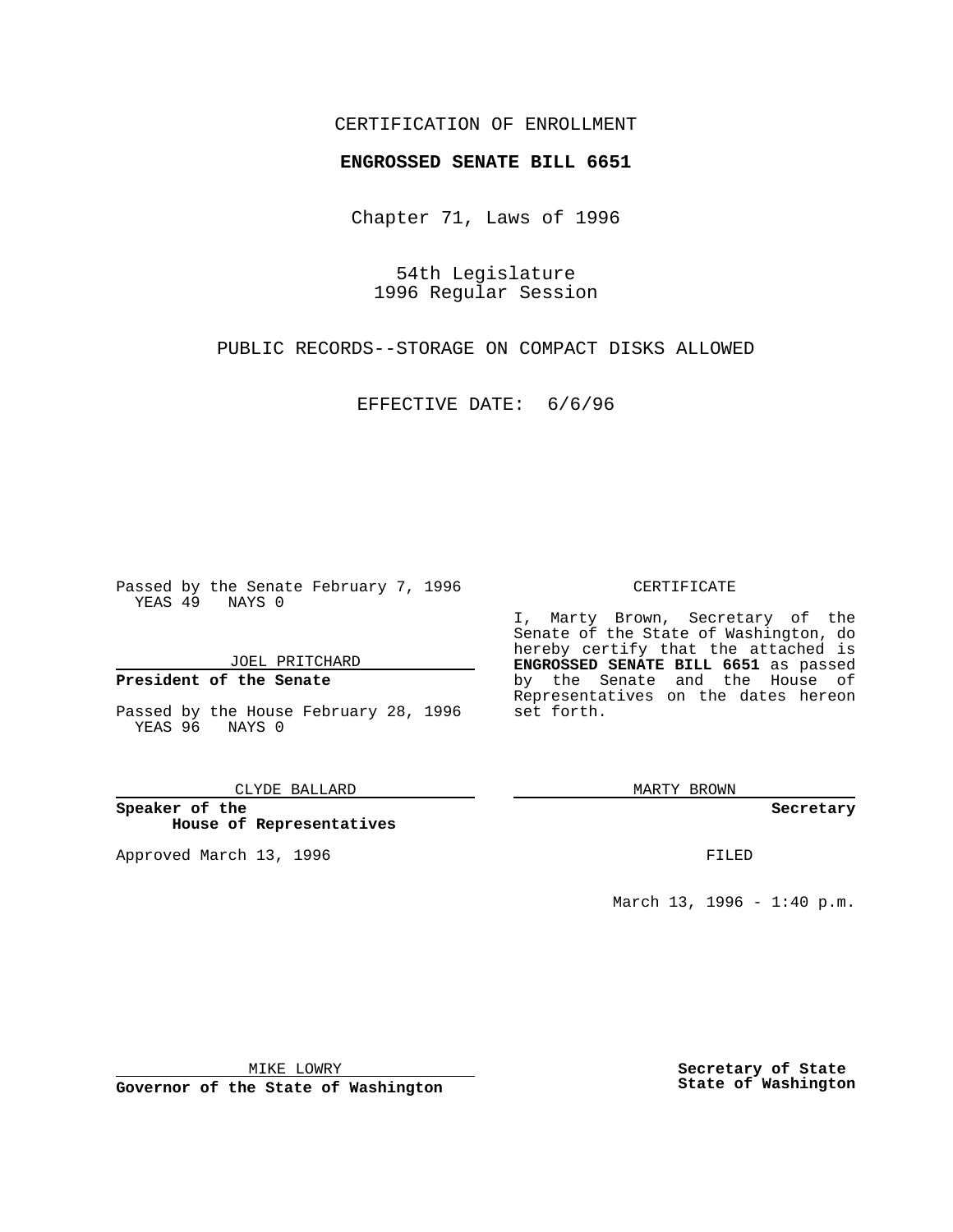## **ENGROSSED SENATE BILL 6651** \_\_\_\_\_\_\_\_\_\_\_\_\_\_\_\_\_\_\_\_\_\_\_\_\_\_\_\_\_\_\_\_\_\_\_\_\_\_\_\_\_\_\_\_\_\_\_

\_\_\_\_\_\_\_\_\_\_\_\_\_\_\_\_\_\_\_\_\_\_\_\_\_\_\_\_\_\_\_\_\_\_\_\_\_\_\_\_\_\_\_\_\_\_\_

Passed Legislature - 1996 Regular Session

**State of Washington 54th Legislature 1996 Regular Session**

**By** Senators Finkbeiner, Drew, Haugen, Swecker, Winsley, Johnson and Strannigan

Read first time 01/22/96. Referred to Committee on Energy, Telecommunications & Utilities.

 AN ACT Relating to storage of public records on compact discs; and amending RCW 40.14.010.

BE IT ENACTED BY THE LEGISLATURE OF THE STATE OF WASHINGTON:

 **Sec. 1.** RCW 40.14.010 and 1982 c 36 s 3 are each amended to read as follows:

 As used in this chapter, the term "public records" shall include any paper, correspondence, completed form, bound record book, photograph, film, sound recording, map drawing, machine-readable material, compact disc meeting current industry ISO specifications, or other document, regardless of physical form or characteristics, and including such copies thereof, that have been made by or received by any agency of the state of Washington in connection with the transaction of public business, and legislative records as described in RCW 40.14.100.

 For the purposes of this chapter, public records shall be classified as follows:

 (1) Official public records shall include all original vouchers, receipts, and other documents necessary to isolate and prove the validity of every transaction relating to the receipt, use, and